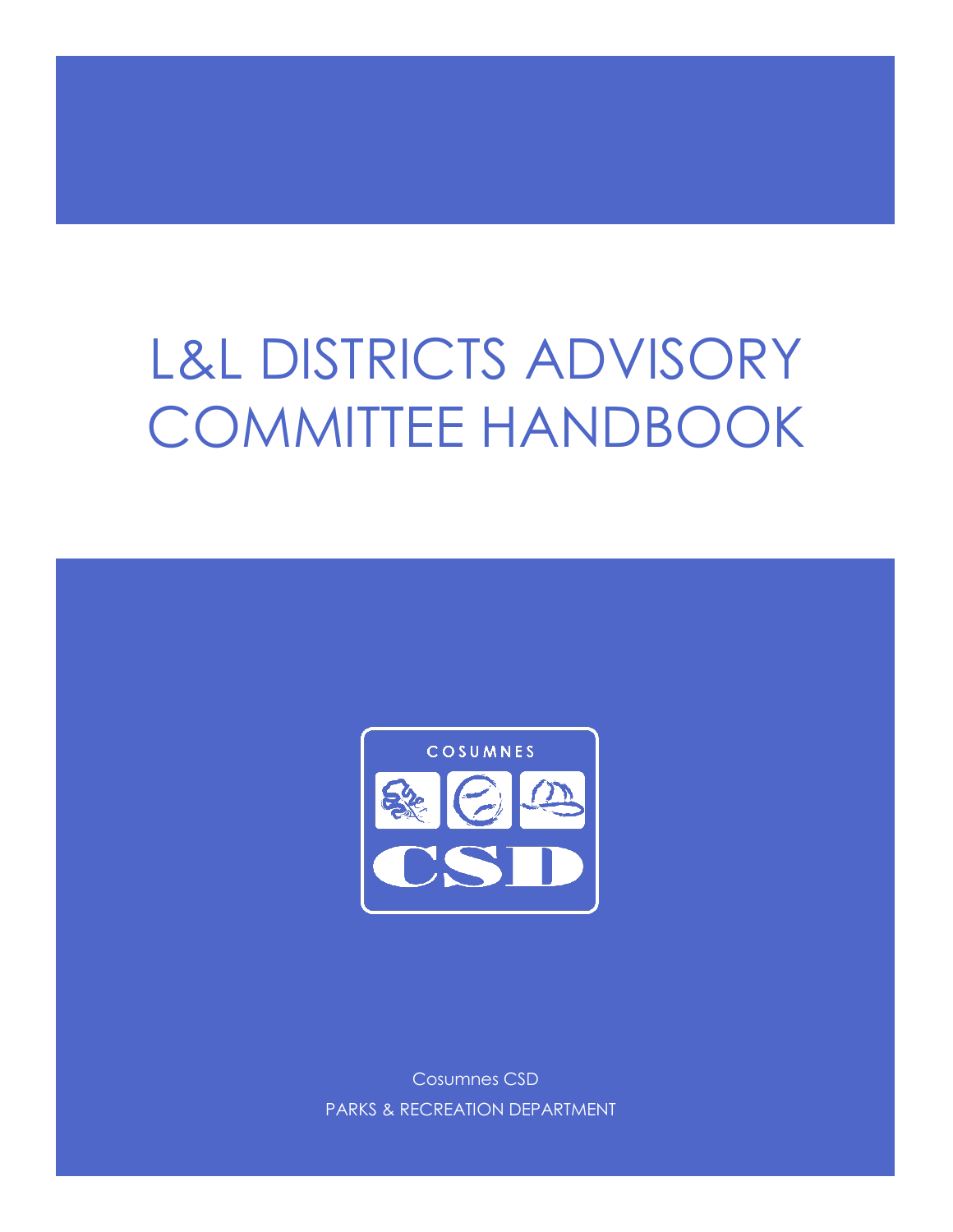# Contents

| I.            |  |
|---------------|--|
| А.            |  |
| Β.            |  |
| $\parallel$ . |  |
| А.            |  |
| В.            |  |
| $C_{\cdot}$   |  |
| III.          |  |
| Α.            |  |
| Β.            |  |
| C.            |  |
| D.            |  |
| Ε.            |  |
|               |  |
| IV.           |  |
| Α.            |  |
| B.            |  |
| C.            |  |
| D.            |  |
| V.            |  |
| А.            |  |
| В.            |  |
| C.            |  |
| VI.           |  |
| Α.            |  |
| Β.            |  |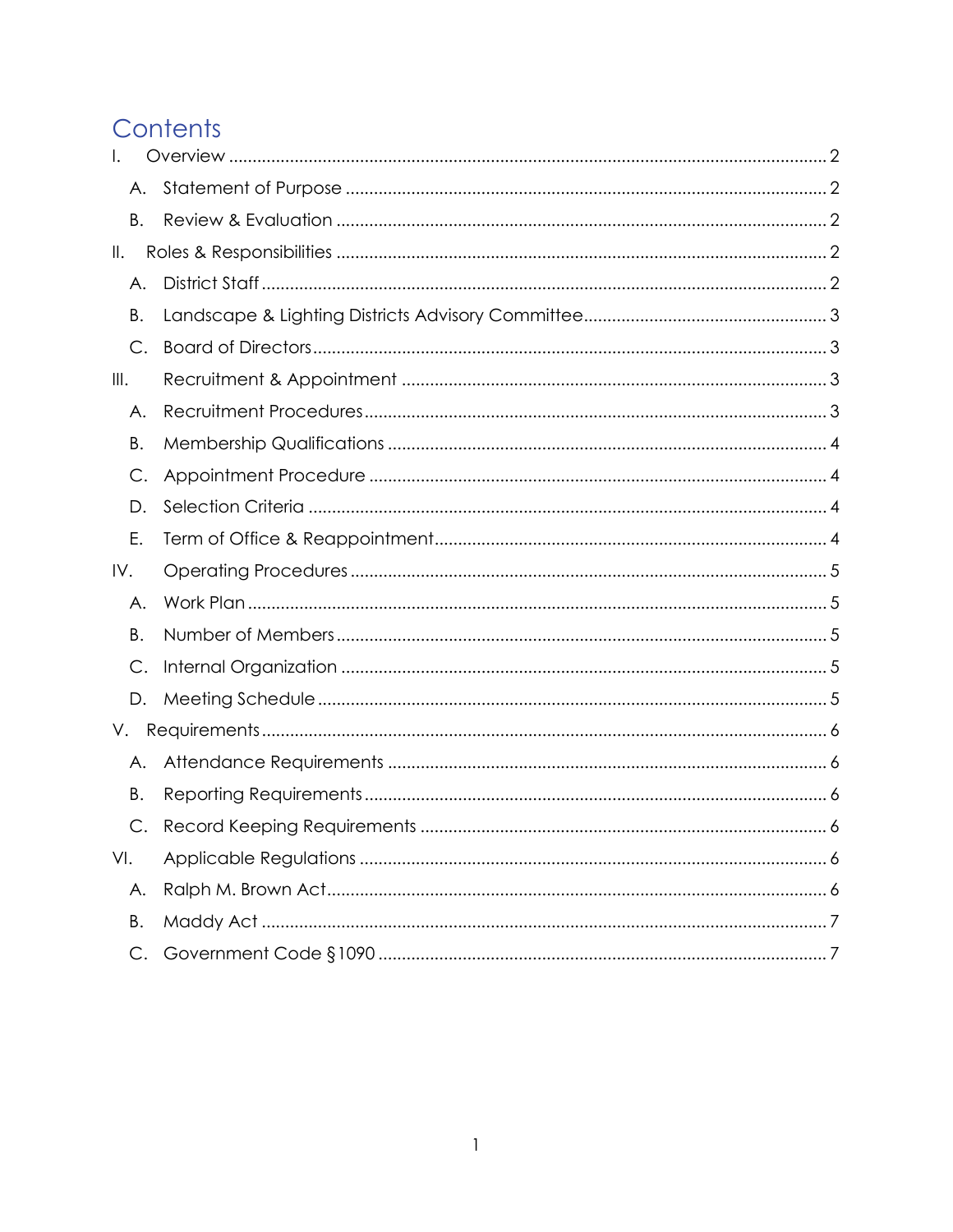### <span id="page-2-0"></span>I. Overview

Volunteer advisory committees are an integral part of local government, intended to provide advice and recommendations from a resident's perspective. Advisory committees help plan the future of their communities, bringing together disparate views that might not otherwise be heard.

As the size and scope of the Cosumnes Community Services District (District) has grown, so has the need for public engagement and education on matters relating to landscape maintenance and funding. The Landscape & Lighting Districts Advisory Committee (Committee) has been created to improve communication between the District and public regarding these topics.

### <span id="page-2-1"></span>A. Statement of Purpose

The Committee will be primarily responsible for making recommendations on Landscape & Lighting (L&L) budgets, projects, and planning. Committee members will also provide updates on the status of landscape maintenance in their benefit zone or district, particularly any areas of concern that may need to be addressed by Staff. Furthermore, committee members will assist with the District's L&L funding education outreach and help facilitate volunteer landscape maintenance events in their benefit zone.

### <span id="page-2-2"></span>B. Review & Evaluation

The function and activities of the Committee will be periodically reviewed to determine whether its purpose is being fulfilled, and whether it is still necessary.

### <span id="page-2-3"></span>II. Roles & Responsibilities

District Staff, the L&L Districts Advisory Committee and the Board of Directors all play important roles in providing landscape maintenance services to the public.

### <span id="page-2-4"></span>A. District Staff

Staff is primarily responsible for providing technical assistance and administrative support. The General Manager, or designee, will appoint a primary Staff Liaison.

The appointed Staff Liaison will:

- Ensure that meeting notifications and recordkeeping occurs consistent with applicable laws.
- Serve as a communication link between the Committee, Staff and the Board of Directors (Board).
- Provide copies of all agendas and minutes the Committee.
- Provide professional guidance and recommendations to the Committee.
- Assist the Committee with research, report preparation and correspondence in keeping with the Committee's Statement of Purpose.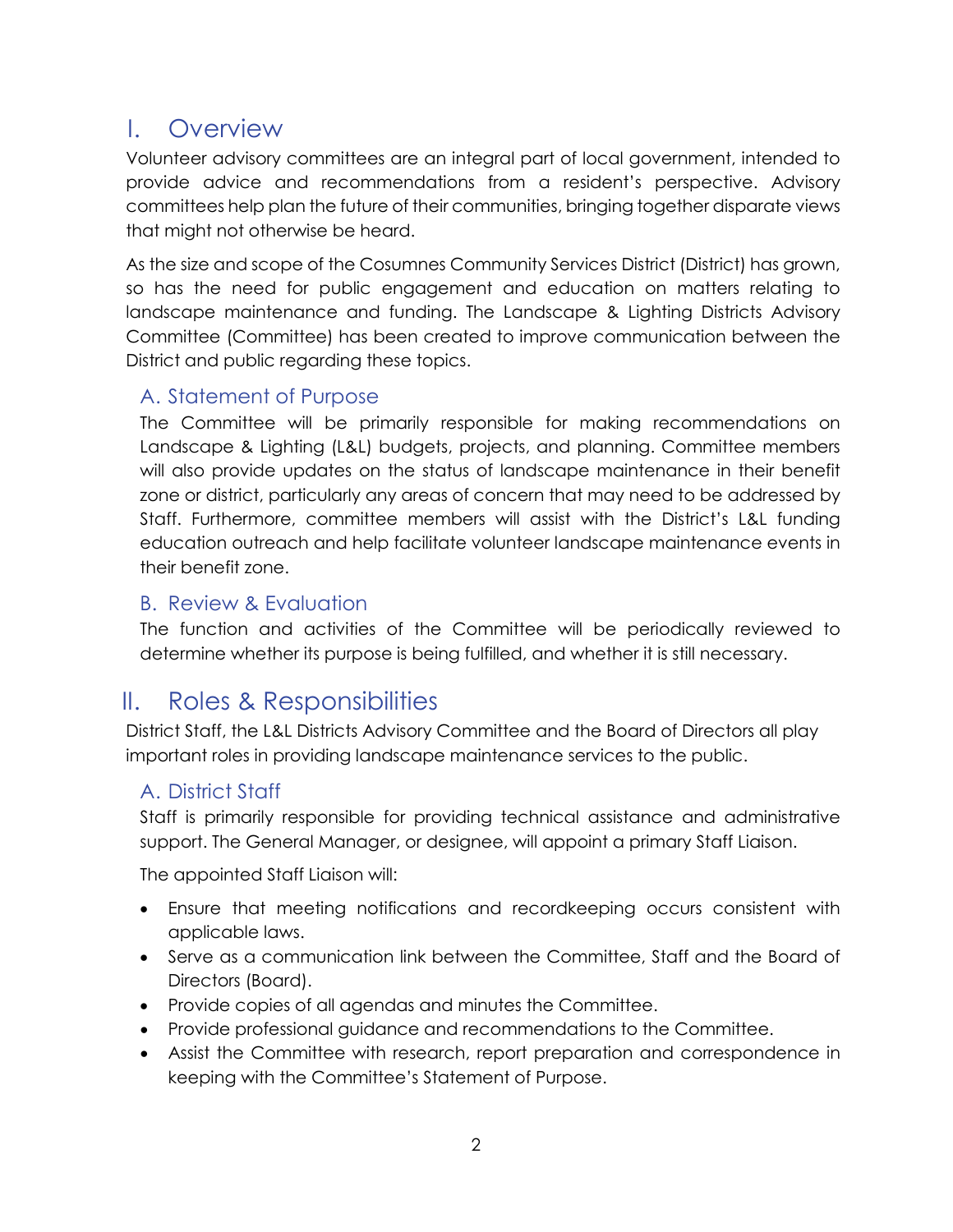- Present Committee recommendations to the Board if requested by either the committee or the Board.
- Maintain a positive working relationship with the chair and committee members.
- Focus the Committee's efforts on its Statement of Purpose.

### <span id="page-3-0"></span>B. Landscape & Lighting Districts Advisory Committee

The Committee is primarily responsible for providing technical and policy recommendations to the Board and Staff.

Committee members will:

- Be fair and impartial.
- Be respectful of the public, Staff and other Committee members.
- Offer new proposals and recommend changes to existing programs, policies and procedures.
- Respect the limitations of their individual and collective authority. The role of the Committee is to advise the Board and/or Staff, and members are not empowered to make final decisions.
- Attempt to reach consensus. If consensus is not possible, and there are strong differing opinions, a minority opinion should be recorded and acknowledged in the Committee's report to the Board.
- Interpret and relay community opinions, attitudes and needs to both Staff and the Board.
- Provide the community with information about District programs, policies, procedures and budgets.
- Educate themselves on topics related to their committee's purpose.

### <span id="page-3-1"></span>C. Board of Directors

The Board is the District's governing body, and is responsible for formulating and approving policies for the operation, control, administration, and planning of the District's facilities and activities. The Board will provide direction to both Staff and the Committee.

The Board will also appoint a Board Liaison to serve as the point of contact between the Committee and the Board. The Board Liaison is not required to attend Committee meetings.

### <span id="page-3-2"></span>III. Recruitment & Appointment

An annual recruitment will be undertaken to fill all scheduled vacancies occurring the following year.

#### <span id="page-3-3"></span>A. Recruitment Procedures

• The District will annually, on or before December 31, publish a list of vacancies and anticipated vacancies. The list will be known as the Local Appointments List.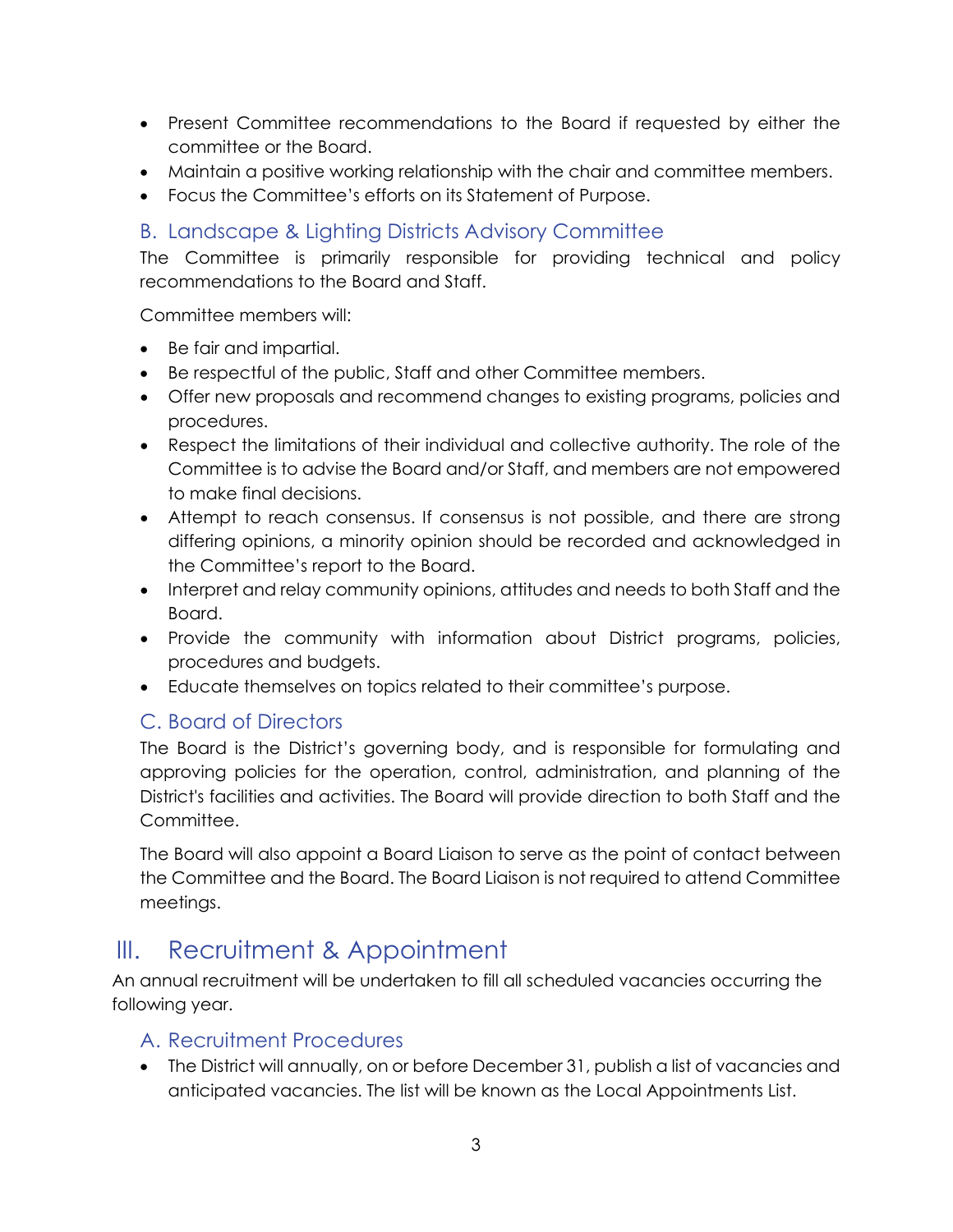- The listing will state the title and term of office of each position, the membership requirements, and contact information for obtaining additional information and/or submitting an application.
- The listing will also state the incumbent appointee for each position, including the date of appointment and the date the term expires.
- The listing will be posted at District facilities, on the District website and be made available to local media.
- Interested persons must submit an application in accordance with the deadlines established by the listing.
- Recruitments for partial-term vacancies will be held as needed if an unexpected vacancy occurs.
- <span id="page-4-0"></span>B. Membership Qualifications
- Each member must live within the Benefit Zone or L&L District they are appointed to represent.
- Staff may not serve on the Committee, except as an advisor or Staff Liaison.
- Youth members must live within the District's park and recreation service area boundary, and have attained the grade level of freshman, sophomore or junior by the time of their appointment.

### <span id="page-4-1"></span>C. Appointment Procedure

Committee appointments will be made by a motion of the Board, and each applicant will be notified of the Board's decision by mail.

### <span id="page-4-2"></span>D. Selection Criteria

Committee applicants will be evaluated using the following criteria:

- Knowledge & Experience The Board will consider both applicable experience, and knowledge relevant to the Committee's purpose when making appointments.
- Public Service The Board will consider past and present community service, especially leadership roles and experience on other boards and committees.
- Committee Composition The Board will consider the Committee's composition when making appointments. The District desires that the Committee be composed of members that are both representative, and inclusive of our diverse community.

### <span id="page-4-3"></span>E. Term of Office & Reappointment

- The term of office for Committee members will be for three years. The terms will be staggered so that as near as possible, one-third of each committee's membership will expire each year.
- The term of office for the youth member will be for one year.
- Members may serve for no more than two consecutive terms. However, they may be reappointed after a one-year break in service. Exceptions may be made if there are no other qualified applicants.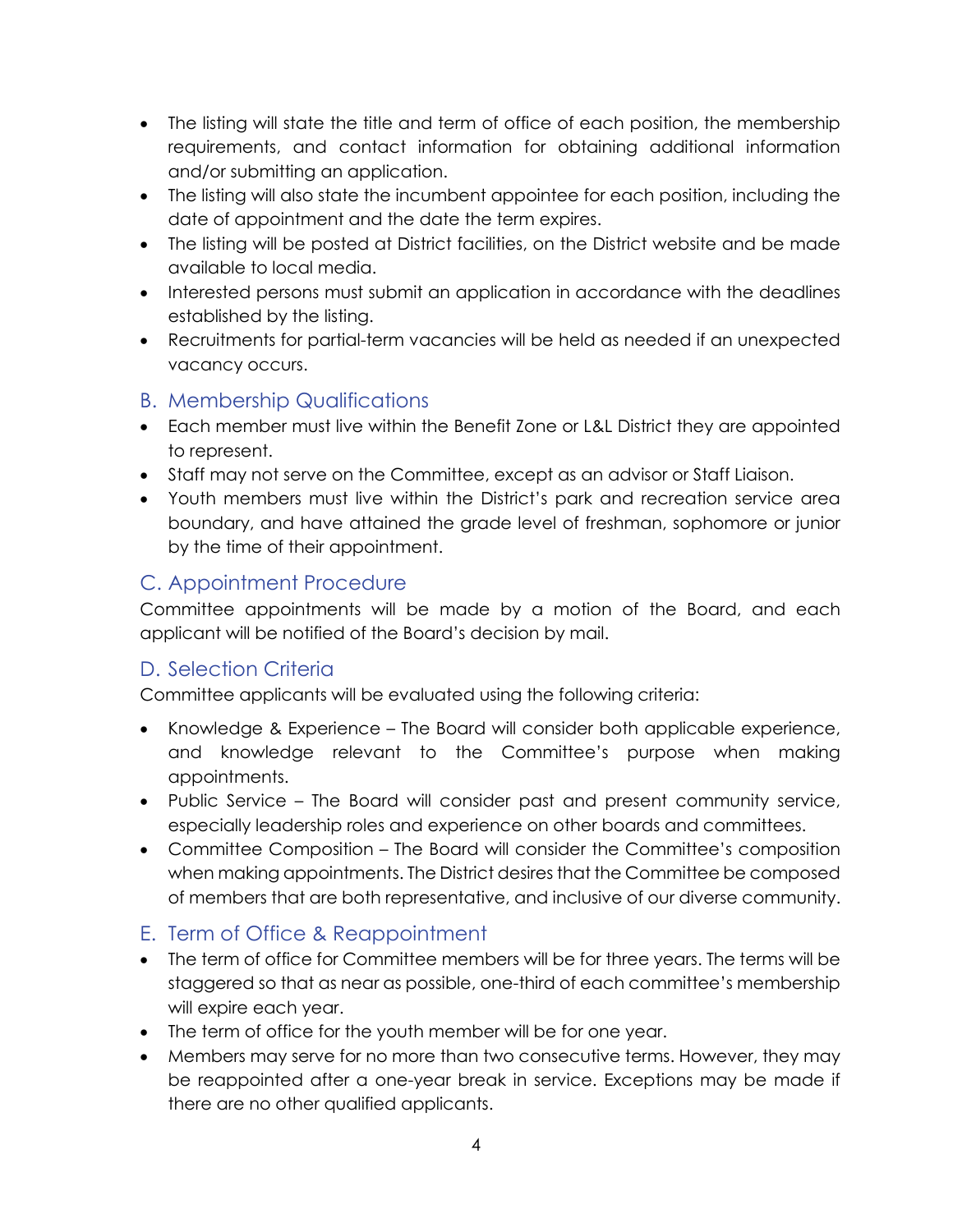# <span id="page-5-0"></span>IV. Operating Procedures

Any procedural matter or controversy not specifically addressed in this handbook will be governed by the most current edition of *Robert's Rules of Order*.

#### <span id="page-5-1"></span>A. Work Plan

- Staff will develop an annual Work Plan for the Committee based on the District's Strategic Plan and the Elk Grove Plan for Play. A draft will be presented to the Committee for input and revision. Once completed, the Committee's Work Plan will be presented to the Board for review, possible amendment and approval.
- The Committee may not direct Staff to perform work not related to the Work Plan unless approved by the General Manager or Board.
- Substantive changes to the Work Plan must be approved by the Board.

#### <span id="page-5-2"></span>B. Number of Members

The Committee will consist of 16 members, at least one youth member who resides in the District and at least one member from each of the following Benefit Zones:

- Zone 1 Laguna
- Zone 3 Elk Grove/West Vineyard
- Zone 4 West Laguna
- Zone 5 Lakeside
- Zone 6 Central Elk Grove
- Zone 8 Other Rural/Laguna Ridge
- Zone 11 East Elk Grove
- Zone 12 Stonelake
- Zone 13 East Franklin

### <span id="page-5-3"></span>C. Internal Organization

- $\bullet$  Zone 14 (2 & 9a) Camden Park
- Zone 15 Vista Creek Park
- Zone 16 (9b) Fallbrook/Park Lane/Britschgi
- Zone 18 (9c) Hampton Village
- Zone 19 Camden Estates & Camden Pointe
- Zone 20 Perry Ranch
- The Committee will elect from its membership a Chairperson to serve for one year. The Chairperson may be reelected once, for a total of two consecutive years, before a one-year break in service is required.
- The Chairperson will ensure that all members have an opportunity to share their knowledge and perspective.
- The Committee may also elect other officers as deemed necessary by the membership.

### <span id="page-5-4"></span>D. Meeting Schedule

The Committee will meet every other month and will establish a regular meeting place, day and time. The meeting place and date may change periodically with the consensus of the Committee and proper notice to the public. Special meetings of the Committee may be called at any time by the presiding officer or by a majority of the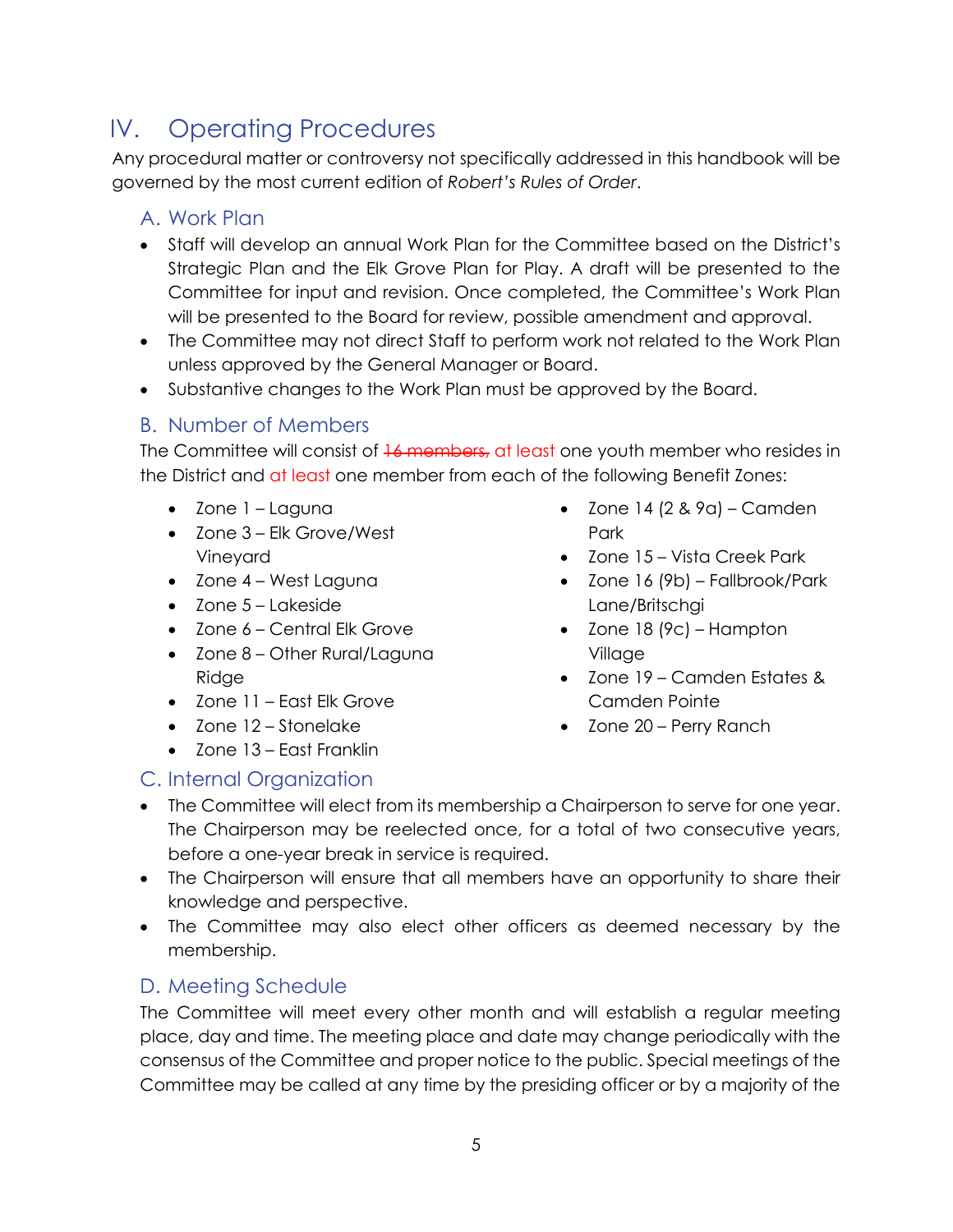members of the Committee. All Committee meetings will be conducted in public session, and the public will be notified in accordance with all applicable laws.

## <span id="page-6-0"></span>V. Requirements

Regular attendance and accurate record keeping are necessary for the Committee's success.

### <span id="page-6-1"></span>A. Attendance Requirements

- Committee members will attend at least 75% of the regular meetings.
- An absence may be excused by a majority vote of the Committee.
- Members who have two consecutive unexcused absences may be dismissed by the Board.
- Members who miss more than 25% of the regular meetings in a calendar year, without an excuse, may be dismissed by the Board.

### <span id="page-6-2"></span>B. Reporting Requirements

- All reports and recommendations will be written in clear and concise language.
- Proposed policies and recommendations will be viable, cost-effective and identify the reasoning behind them.
- The Committee will prepare an annual Informational Report for the Board of Directors, to include at minimum: a description of activities, a list of members and their terms of office, and any general recommendations.

### <span id="page-6-3"></span>C. Record Keeping Requirements

- The Committee will appoint a member to take formal minutes of their meetings, or the minute responsibility may be delegated to the Staff Liaison. A copy of all minutes will be filed with the Board Clerk as the official record.
- All recommendations and final reports to the Board of Directors be presented at a regular Board Meeting either in-person by a designated representative of the Committee or Staff Liaison, or in writing.
- A copy of the written report or recommendation will be submitted to the Board Clerk by the agenda cut off time.

## <span id="page-6-4"></span>VI. Applicable Regulations

All Committee members must submit a complete Form 700 at the time of their appointment. The Committee, and its members must comply with all applicable state and local statutes.

### <span id="page-6-5"></span>A. Ralph M. Brown Act

The following measures will be taken to comply with the Brown Act:

- All Committee meetings will be open to the public.
- The agenda will be posted at least 72 hours prior to a Committee meeting.